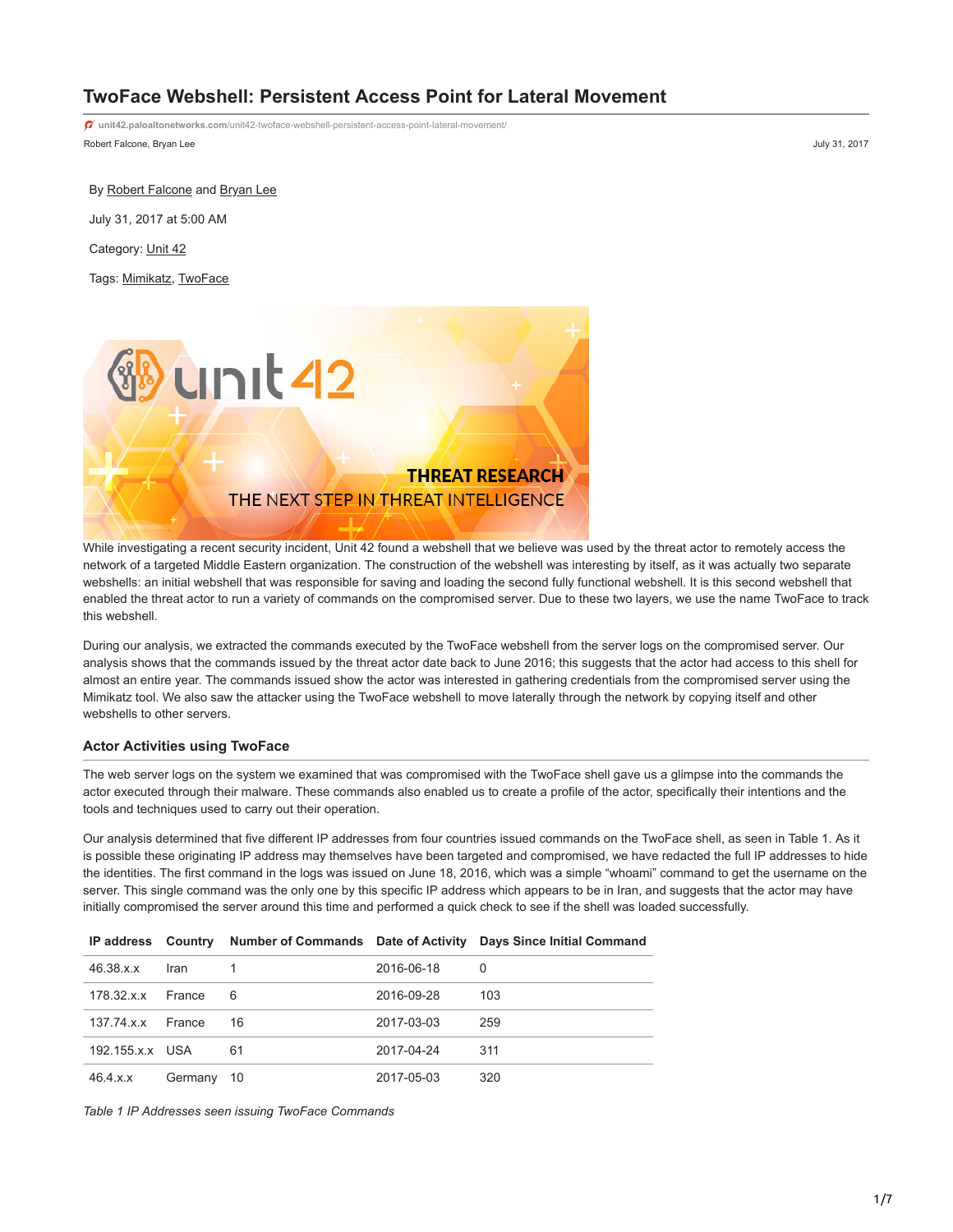Three months after this single, initial command the next set of commands were sent. This time on September 28, 2016 a series of twelve commands were sent from an IP address apparently in France. These commands provide additional insight into the actor's intentions. It is not certain why a time gap exists in issuing commands to the TwoFace webshell, although it is highly plausible this may simply be a visibility gap or even anti-detection measure taken by the actor. Rather than speculating on this gap and subsequent time gaps between interactions, we will focus on the commands actor issued that provide insight into this actor's tactics, techniques, and procedures (TTPs).

The first command issued from this second IP address attempts to run a variant of the Mimikatz post-exploitation tool (m64.exe), specifically the Sekurlsa module that gathers the passwords of accounts currently logged into the system and saves the results locally to a text file. The actor then issues a command that uses the "type" command to read the contents of the text file containing the passwords, followed by a command that uses "del" to delete the text file.

c:\windows\temp\m64.exe privilege::debug sekurlsa::logonpasswords exit > c:\windows\temp\01.txt

Just over five months later on March 3, 2017, a third IP address, a different one apparently in France, issued a series of 16 commands to the TwoFace webshell. The first command of interest is as follows:

net group "Exchange Trusted Subsystem" /domain

According to **[MSDN](https://technet.microsoft.com/en-us/library/dd638106%28v=exchg.150%29.aspx?f=255&MSPPError=-2147217396)**, the "Exchange Trusted Subsystem" group is defined as follows:

*The "Exchange Trusted Subsystem" is a highly privileged universal security group (USG) that has read/write access to every Exchange-related object in the Exchange organization. It's also a member of the Administrators local security group and the Exchange Windows Permissions USG, which enables Exchange to create and manage Active Directory objects.*

Using hostnames obtained from the previous command, the actor issues several commands to determine if they have access to Microsoft Exchange related folders. The actor then issued several commands that attempt to copy a different webshell onto these additional systems, which resembles the following:

copy c:\windows\temp\Exchange.aspx "\\[hostname]\d\$\Program Files\Microsoft\Exchange Server\V14\ClientAccess\exchweb\ews\"

This clearly shows the threat actor attempting to use the TwoFace webshell to pivot to other servers on the network. The "Exchange.aspx" file copied over to the other systems appears to be a different webshell from TwoFace. We analyzed this additional webshell and have named it IntrudingDivisor, which we will describe in detail later in this blog.

On April 24, 2017, a fourth IP address, this one apparently in the United States, issued 61 commands to the TwoFace webshell. Like the previous set of commands issued in March 2017 from France, this IP address issued the command to obtain objects in the Exchange Trusted Subsystem group, and it appears the actor copied over yet another webshell named "global.aspx" and set the file's attributes to be hidden using the following command:

attrib h "\\[hostname]\d\$\Program Files\Microsoft\Exchange Server\V14\ClientAccess\exchweb\ews\global.aspx"

The actor then issued commands that suggests the use of the Mimikatz tool, but this time Mimikatz was named "mom64.exe" instead of "m64.exe". The following two commands show the actor killing the process and using the "type" command to read the contents of a text file "01.txt," which was also used in the password gathering activity observed on the day of the initial compromise on Jun 2016, ten months earlier:

taskkill /f /im mom64.exe type c:\windows\temp\01.txt

Nine days later on May 3, 2017 the next commands came from a fifth IP address apparently in Germany. This time the threat actors issued 10 commands to the TwoFace webshell: fewer than nine days before but still more than during the other sessions.

The actor first issues a command to ping the IP address "4.2.2.4", which is the legitimate DNS resolver operated by Level 3. The actor then checks the "Domain Admins" group to determine the accounts with domain administrator privileges using the following command:

net group "Domain admins" /domain

After this command, the actor runs a variant of the Mimikatz tool to gather locally logged in passwords, this time using a filename of "MicrosoftUpdate.exe" for the executable and "mic.txt" to store the results, as seen in the following command:

c:\windows\temp\MicrosoftUpdate.exe p::d s::l q > c:\windows\temp\mic.txt

These commands show the threat actors rely heavily on the TwoFace webshell to interact with compromised servers, but it also appears that other webshells are used in addition to TwoFace, such as IntrudingDivisor. The commands also show the threat actor's reliance on the Mimikatz tool to steal passwords from systems, which they will then use to attempt to move laterally amongst other servers by copying over webshells. Lastly, the timestamps of the commands suggest that the threat actor had maintained persistent access that they used intermittently to the compromised network using the TwoFace shell since at least June 2016.

## **TwoFace Loader Shell**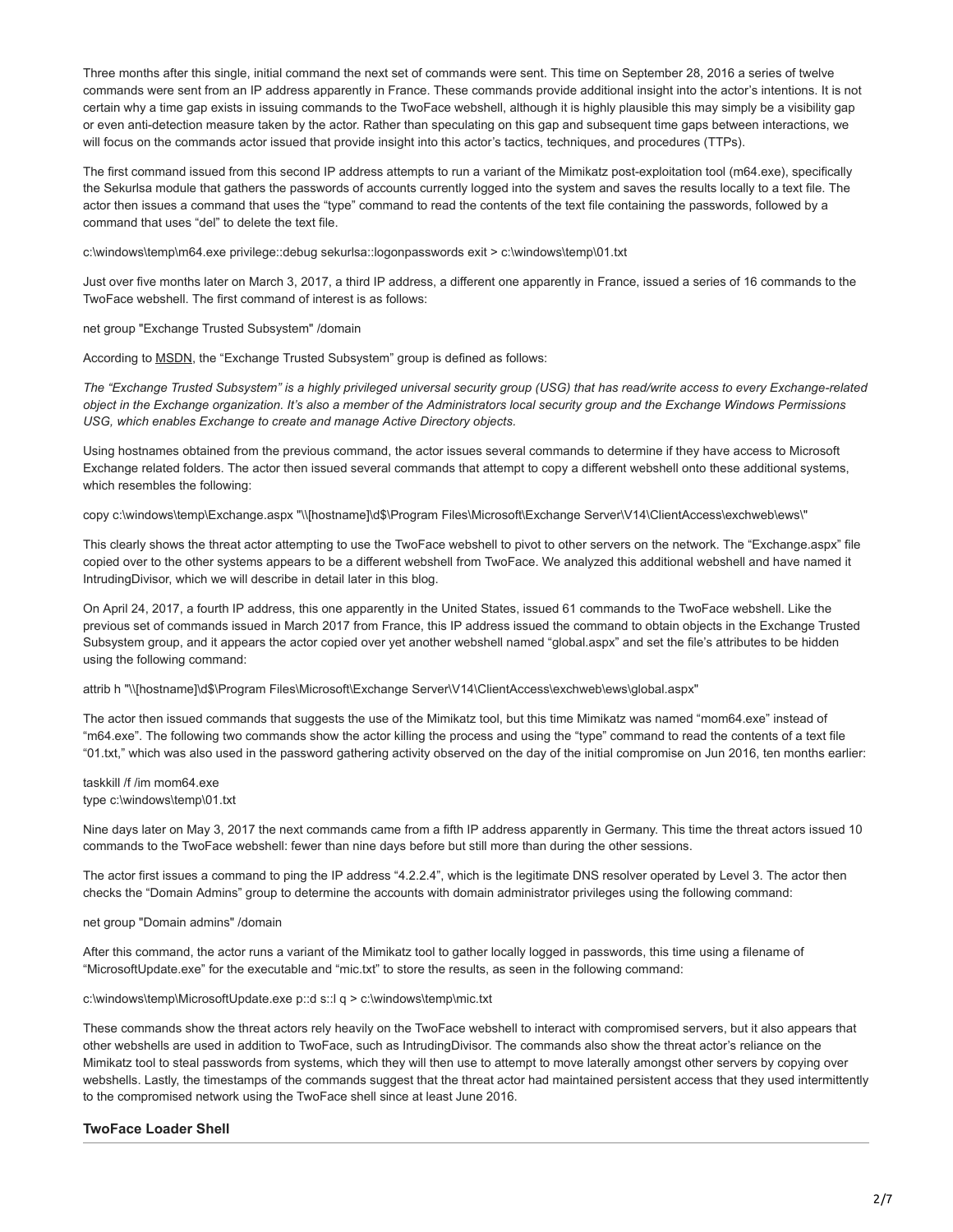Both components of the TwoFace shell, which we will refer to as the loader and payload components were written in C# and meant to run on a webserver that supports ASP.NET. The author of the initial loader webshell included legitimate and expected content that will be displayed if a visitor accesses the shell in a browser. The inclusion of expected content suggests that the actors wished to use the TwoFace webshell for extended periods while remaining hidden.

The code in the loader webshell includes obfuscated variable names and the embedded payload is encoded and encrypted. To interact with the loader webshell, the threat actor uses HTTP POST requests to the compromised server. As its name suggests, the loader component is mainly responsible for saving and loading the payload component on the same server, allowing the actor to interact with the payload component that has far more functionality than the loader. However, the loader is also capable of the following functionality:

- Save the TwoFace payload to a specified file on the server
- Delete the TwoFace payload saved on the server
- Write data to a specified file on the server
- Delete the entire folder on the server used to store the TwoFace payload

The TwoFace loader parses the HTTP POST requests issued by the actor and references data at specific locations, more specifically at certain indexes within the posted data (C# "Request.Forms") that the shell will use to determine the functionality the actor wishes to execute. While we did not have logs of HTTP requests for the loader shell, we were able to determine some of the indexes that the webshell will specifically access within the data. Table 2 shows the known indexes within the HTTP POST data that TwoFace references.

| <b>Request.Forms</b><br><b>Index</b> | <b>Description</b>                                                                                                                                            |
|--------------------------------------|---------------------------------------------------------------------------------------------------------------------------------------------------------------|
| $\Omega$                             | If set to a specific value (for example, "931201"), it creates a set of "pre" html tags with a string of numbers for reasons<br>unknown.                      |
| 5                                    | Data to write to a file on the server                                                                                                                         |
| 8                                    | String name for the TwoFace webshell filename                                                                                                                 |
| 9                                    | Contains base64 data provided by the actor to specify the command to run, as well as the decryption key in the event<br>the actor wishes to load the webshell |

### *Table 2 Indexes within Request.Forms that the TwoFace loader relies on*

As you can see in the descriptions in Table 2, none of these locations contain the command that the actor wishes to execute. Instead, the actor must provide data in index 9 that was constructed to not only contain the command the actor wants to execute, but also contains the key to decrypt the TwoFace payload component that is embedded within the loader. The data in index 9 will contain data at specific offsets, seen in Table 3 that the loader component will use to determine the command and the location of command specific data within the posted data (C# "Request.Forms").

| <b>Offset</b> | Value  | <b>Description</b>                                                                                                     |
|---------------|--------|------------------------------------------------------------------------------------------------------------------------|
| $\Omega$      | Varied | The entirety of the data is used as a key to decrypt the TwoFace payload component                                     |
| 25            | 8      | Specifies the argument in the HTTP POST request that contains the string of the filename for the TwoFace webshell file |
| 26            | 1000   | Minimum length required to write data to a specified file                                                              |
| 44            | 31     | Contains the number of arguments needed to perform a file deletion operation?                                          |
| 45            | 5      | Specifies the argument within the POST reguest that contains the data to write to a file on the server                 |
| 57            | 36     | Contains the number of arguments within the POST request to run a command to write data to a file on the server        |
| 61            | 13     | Contains the number of arguments within the POST request to run a command to install the TwoFace payload webshell      |
| 63            | 14     | Contains the number of arguments needed to perform a folder deletion operation?                                        |

*Table 3 Offets of actor provided data used by the TwoFace loader*

## **Saving the TwoFace Payload**

The main purpose of the loader shell is to install a secondary webshell on demand. The secondary webshell, which we call the payload, is embedded within the loader in encrypted form and contains additional functionality that we will discuss in further detail. When the threat actor wants to interact with the remote server, they provide data that the loader will use to modify a decryption key embedded within the loader that will be in turn used to decrypt the embedded TwoFace payload. The decryption algorithm (below) is very simple, as it relies on basic arithmetic operations, specifically addition and subtraction to decrypt the embedded payload.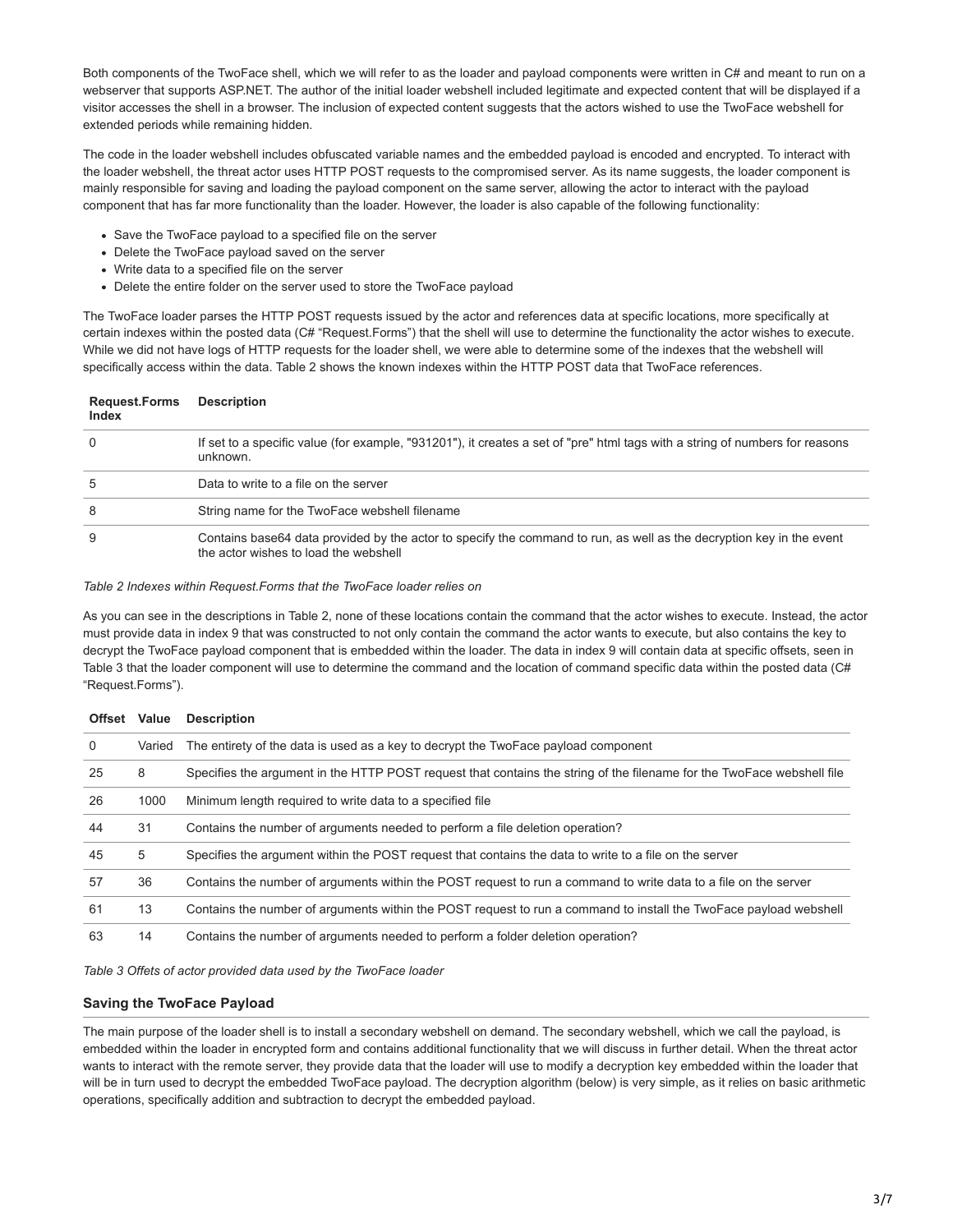- 1 for(int  $i = 0$ ; i &It; key.Length;  $i++$ )
- $\mathfrak{p}$ key[i] += actorProvidedData[i % actorProvidedData.Length];
- 3  $for(int i=0; j$
- $\overline{A}$ ciphertext[j] -= key[j % key.Length];

The pseudocode above provides the logic used by the TwoFace loader to decrypt the ciphertext of the payload, which is

- 1. Iterate through the key, modifying each byte by adding a value from the actor's provided data
- 2. Iterate through TwoFace payload ciphertext and subtracting each byte using a value from the modified key

We were able to determine the data that the threat actor would have to provide to successfully decrypt the embedded TwoFace payload, which is as follows:

#### \x15@^\xbbs\xfa\xae\x876\x03`\xffs\x89\xb9

\x9a\xcb\x02\xec\x8e\xc3\x92\x7f\xd6b\xa8\x1ag\xb8\xff\x82\x08\xd0ALB\xd8\x0c)\x91\x82\xc4\x85\xb2\xa7\xe6\xea\x8e\x92\xf9u\x96\xc1\xef\xfd\x

As you can surmise from the above characters, this does not appear to be a human generated string. We believe this is a machine generated string used for this input data, which gives a bit of insight into the actors behind this webshell, as they would have to use a tool to interact with to automate the use of these webshells, or at a minimum they would need to keep track of these machine generated user input strings to be able to interact with their webshells manually.

### **TwoFace Payload Shell**

The TwoFace payload shell requires a password that is sent within HTTP POST data or within the HTTP Cookie, specifically with a field with a name "pwd". The "pwd" field is used for authentication as a password, which the payload will generate the SHA1 hash and compare it with a hash that is hardcoded within the payload. We extracted the SHA1 hashes used for authentication from the known TwoFace shells, as seen in Table 4 and were able to find the associated password string for three of them. One of the passwords, "RamdanAlKarim12" contains a phrase that means "Ramadan the generous" in Arabic (المضان الكريم). Another known password is "FreeMe!", while the last known password contains what may be an acronym of a middle eastern energy organization followed by "pass". It is possible that the actor chose this acronym based on the targeted organization, but we cannot confirm this.

| Sample SHA256 | <b>Embedded SHA1 Password</b>            |
|---------------|------------------------------------------|
| 8f0419493d    | a2c9afd6adac242827adb00d76c20c491b2d2247 |
| 0a77e28e6d    | 6a0e681586988388d4a0690b6fb686715d92d069 |
| 54c8bfa0be    | 5e1c37bf3bd8a7567d46db63ed9b0aeed53e57fe |
| 818ac924fd    | 37ada887553cf48715cc19131b8e661ac43718e9 |
| fd47825d75    | 9789b5c0c13fb58c423bce5577873d413d9494be |
| 79c9a2a2b5    | c56bc0d331a825fdea01c5437877d5e9e1cda2c4 |
| e33096ab3     | 9f4e10484f4ceac34878d4f621a1ad8e580fd02a |
| c116f078a0    | 57dd9721f9837ebd24dea55a90a2a9e3e6ad6f1e |

#### *Table 4 Authentication hashes and matching password strings used for TwoFace webshells*

Much like the authentication password, a threat actor can issue commands to the TwoFace payload using either data sent within the HTTP Cookie or HTTP POST data itself. If using an HTTP Cookie to issue commands, the payload will split the cookie data using the delimiter "#=#" and will treat the first value as the command and the second value the data to pass to the command. We enumerated the command handler, which can be seen in Table 5 that accepts a variety of commands to interact with the compromised server.

| Command                           | Arg Field                                                                                                                            | <b>Description</b>                                                                             |
|-----------------------------------|--------------------------------------------------------------------------------------------------------------------------------------|------------------------------------------------------------------------------------------------|
| Execute application<br>or command | pro                                                                                                                                  | Executable to run command line commands                                                        |
| cmd                               | Runs a supplied command using "cmd.exe" or another executable<br>supplied by the user via the "pro" field within the HTTP POST data. |                                                                                                |
| Upload a file to the<br>server    | upl                                                                                                                                  | Field name within the HTTP POST files that<br>contains the file contents to save to the server |
| sav                               | Path to save file to                                                                                                                 |                                                                                                |
| vir                               | Boolean to save a file to a virtual path rather than a physical path                                                                 |                                                                                                |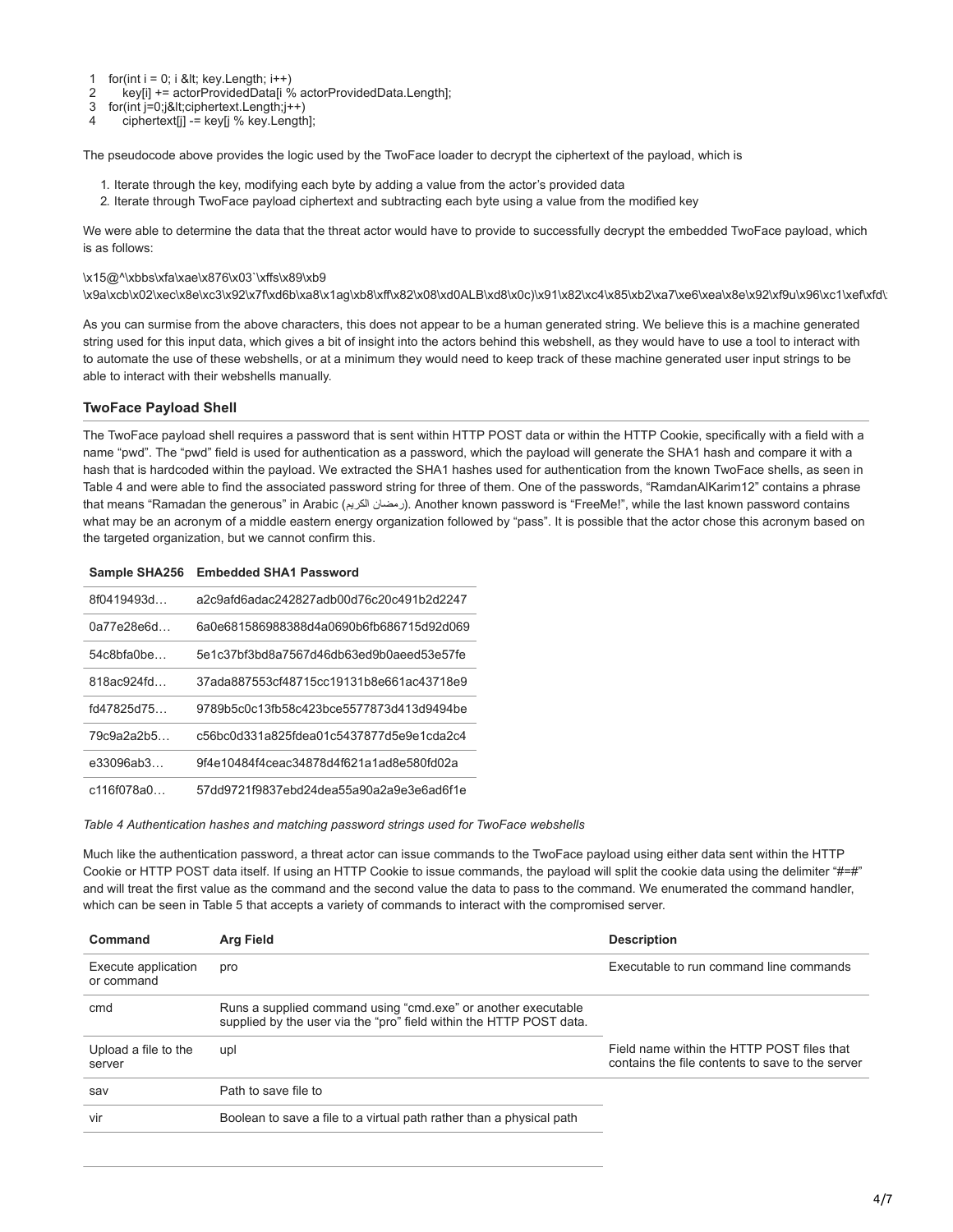| nen                                              | Specified name of file to upload, otherwise the script uses the<br>filename of the uploaded file from the HTTP POST request |                                                                                                                     |
|--------------------------------------------------|-----------------------------------------------------------------------------------------------------------------------------|---------------------------------------------------------------------------------------------------------------------|
| Upload data to a file<br>in the %TEMP%<br>folder | upb                                                                                                                         | Base64 encoded data that is decoded and<br>saved to a file                                                          |
| upd                                              | Filename in the %TEMP% folder to save 'upb' data to                                                                         |                                                                                                                     |
| Delete a file in<br>%TEMP% folder                | del                                                                                                                         | Filename in the %TEMP% folder to delete                                                                             |
| Download a file from<br>the server               | don                                                                                                                         | Path to file to download from the server                                                                            |
| View or set MAC<br>timestamps of a file          | hid                                                                                                                         | 1 = View the 'tfil' MAC times<br>$2 = Set 'tfil' file MAC times to match the file$<br>specified in the 'ttar' field |
|                                                  |                                                                                                                             | 3 = Set 'tfil' file MAC times to times specified<br>in the 'ttim' field                                             |
| tfil                                             | Filename to get or set MAC times                                                                                            |                                                                                                                     |
| ttar                                             | Filename to get MAC times, most likely a legitimate filename used<br>to make uploaded files look as if they are legitimate  |                                                                                                                     |
| ttim                                             | Specific timestamp to set file MAC times to                                                                                 |                                                                                                                     |

*Table 5 Commands available within the TwoFace payload webshell*

While the commands within Table 5 are available within TwoFace, the threat actor does not have to manually issue these requests within HTTP POST data, as the actor can interact with the webshell using a web form within the browser. We set up an IIS server to test the TwoFace webshell, which displays the user-interface seen in Figure 1.

|                            | A http:// <b>localhost</b> /shell/email_us.aspx | $D - C$<br>localhost<br>×                                  | 俞 ★ 微        |
|----------------------------|-------------------------------------------------|------------------------------------------------------------|--------------|
| <b>Address</b>             |                                                 | Current : C:\inetpub\wwwroot\shell\ Use<br>Reset Form      | $\wedge$     |
| Login                      | Do it :                                         | Do it                                                      |              |
| Command                    | Process :<br>Command :                          | cmd.exe<br>Execute                                         |              |
| Upload                     | File name :<br>Save as :<br>New File name :     | Browse<br>Is virtual path<br>Upload                        |              |
| Download                   | File name :                                     | Download                                                   |              |
| Upload<br>Base64           | Base64 File :<br>File Path and Name :           | Is virtual path<br>Upload                                  |              |
| Sql Server                 | Connection String :<br>Query :                  | Standard Connection Sample Trusted Connectin Sample<br>Run |              |
| Change<br>Creation<br>Time | File name :<br>From This File :<br>New Time :   | Get<br>Set<br>Set                                          | $\checkmark$ |

*Figure 1 TwoFace payload webshell before authentication*

At first, the text box in the row labeled "Login" has a red background, which means the user has not successfully provided the password required to issue commands to the webshell. After entering the correct password in the login box, the box changes from a red to green background, as seen in Figure 2. The actor can now interact with the compromised server using the webshell, which runs the commands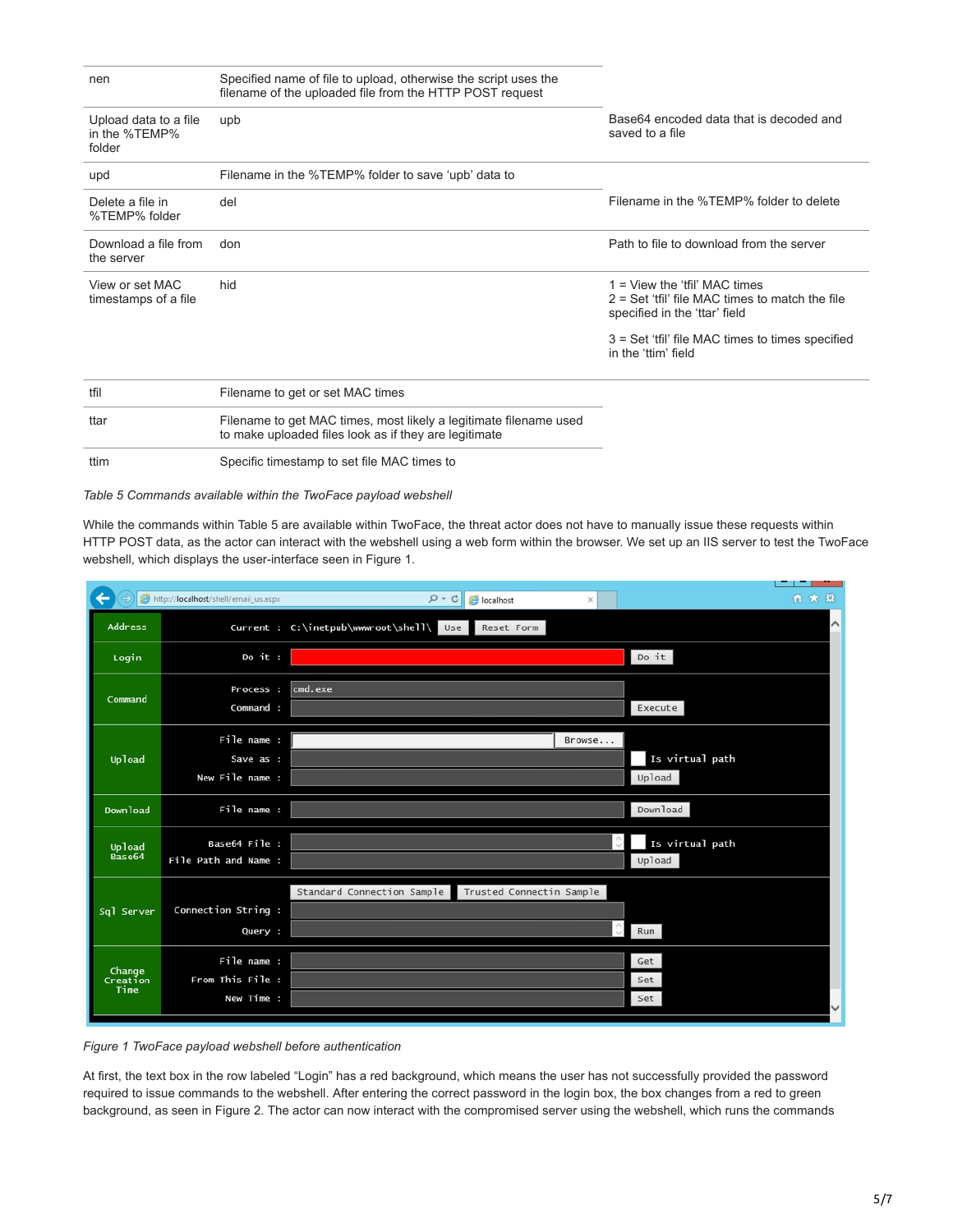described in Table 5. In most cases, the output or results of commands are displayed immediately below the webshell. For instance, in Figure 2 we issued the "whoami" command that used the Windows command-prompt to display the name of the current user account below the webshell.

| ←<br>http:// <b>localhost</b> /shell/email_us.aspx                                                                                                               |                                               | $Q - C$<br>localhost                                   | $\times$ | 合大意                       |
|------------------------------------------------------------------------------------------------------------------------------------------------------------------|-----------------------------------------------|--------------------------------------------------------|----------|---------------------------|
| <b>Address</b>                                                                                                                                                   |                                               | Current : C:\inetpub\wwwroot\shell\ Use<br>Reset Form  |          |                           |
| Login                                                                                                                                                            | Do it :                                       |                                                        |          | Do it                     |
| Command                                                                                                                                                          | Process :<br>Command :                        | cmd.exe<br>whoami                                      |          | Execute                   |
| Upload                                                                                                                                                           | File name :<br>Save as :<br>New File name :   |                                                        | Browse   | Is virtual path<br>Upload |
| <b>Download</b>                                                                                                                                                  | File name :                                   |                                                        |          | Download                  |
| Upload<br>Base64                                                                                                                                                 | Base64 File :<br>File Path and Name :         |                                                        |          | Is virtual path<br>Upload |
| Sql Server                                                                                                                                                       | Connection String :<br>Query :                | Standard Connection Sample<br>Trusted Connectin Sample |          | Run                       |
| Change<br>Creation<br>Time                                                                                                                                       | File name :<br>From This File :<br>New Time : |                                                        |          | Get<br>Set<br>Set         |
| Microsoft Windows [Version 6.3.9600]<br>(c) 2013 Microsoft Corporation. All rights reserved.<br>c:\windows\system32\inetsrv>whoami<br>iis apppool\defaultapppool |                                               |                                                        |          |                           |

*Figure 2 Issuing a command on TwoFace webshell after successfully authenticating*

## **TwoFace++ Loader**

We discovered another version of the TwoFace loader shell that was structurally similar to the TwoFace loader shell discussed in this blog, as this version of TwoFace also contains an embedded payload shell in encrypted form. To use the embedded payload shell, the actor must provide a password that the loader shell will not only use for authentication, but also as a key to decrypt the payload.

The actor will provide the password in the HTTP POST data, specifically as a base64 encoded string within a field labeled "p". The TwoFace++ loader will decode this password and concatenate a static salt value and compute the SHA1 hash of this string. The loader then base64 encodes the SHA1 hash and compares it with a hardcoded base64 encoded string of a SHA1 hash needed for successful authentication. We know of the SHA1 hashes 19be2493b7cc2d43e8bf245b6faf2c747be6bae5 and 26749c6b5308bb668eb954f4120607c2a9d620be used for authentication, however, we have been unable to determine the passwords that would result in these hashes.

The TwoFace++ loader will use the actor provided password as a decryption key to decrypt the embedded payload shell. The loader will use the first 24 bytes of the actor's password as a key, which it will use the 3DES symmetric cipher to decrypt the payload shell. The embedded payload is 8624 bytes, which we believe is another webshell based on the previous version of the TwoFace loader, however, we have been unable to decrypt the payload to confirm.

### **IntrudingDivisor Webshell**

Our analysis of the commands issued to the TwoFace webshell resulted in the discovery of another webshell that we call IntrudingDivisor. Like TwoFace, the IntrudingDivisor webshell requires the threat actor to authenticate before issuing commands. To authenticate, the actor must provide two pieces of information, first an integer that is divisible by 5473 and a string whose MD5 hash is

"9A26A0E7B88940DAA84FC4D5E6C61AD0". Upon successful authentication, the webshell has a command handler that uses integers within the request to determine the command to execute, specifically integers divisible by the following:

|      | Divisor Command                                                     |
|------|---------------------------------------------------------------------|
| 6571 | Write provided data to a specified file                             |
| 9273 | Execute a command or change the modified and access times of a file |
| 3471 | Read a specified file                                               |

*Table 6 Commands available within the IntrudingDivisor webshell*